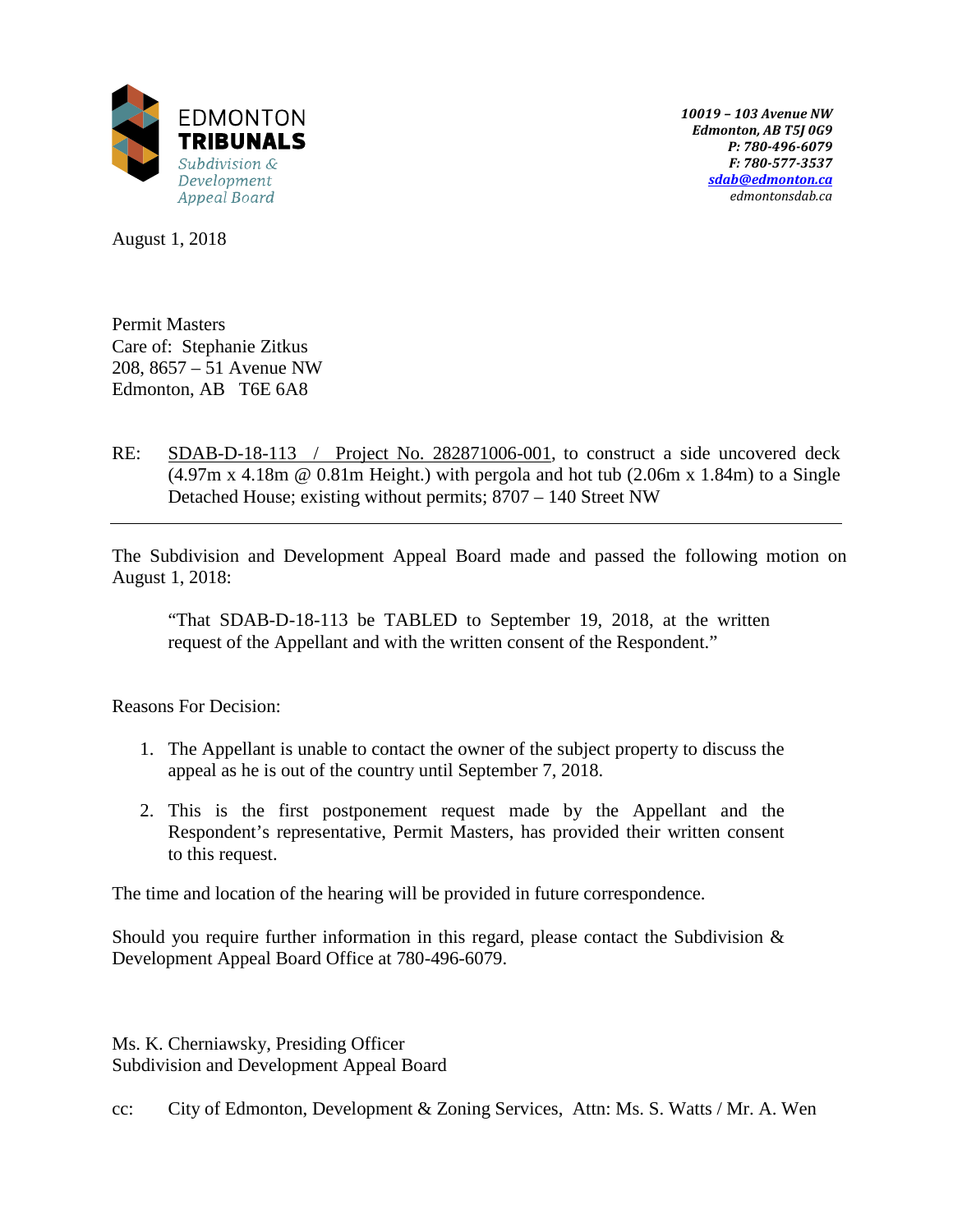

*10019 – 103 Avenue NW Edmonton, AB T5J 0G9 P: 780-496-6079 F: 780-577-3537 [sdab@edmonton.ca](mailto:sdab@edmonton.ca) edmontonsdab.ca*

1031118 Alberta Ltd 2, 6010 - 104 St NW Edmonton AB T6H2K3 Date: August 15, 2018 Project Number: 064420917-005 File Number: SDAB-D-18-114

# **Notice of Decision**

[1] On August 1, 2018, the Subdivision and Development Appeal Board (the "Board") heard an appeal that was filed on **July 4, 2018**. The appeal concerned the decision of the Development Authority, issued on June 8, 2018 to refuse the following development:

> Increase the occupancy and public space of a Restaurants Use (67 m2 public space) and to change the Use of the second floor to (2) Dwellings of Apartment Housing, existing without permits

- [2] The subject property is on Plan 3553P Blk 41 Lot 6, located at 6010 104 Street NW, within the (CB2) General Business Zone.
- [3] The following documents were received prior to the hearing and form part of the record:
	- Copy of the Development Permit application with attachments, proposed plans, and the refused Development Permit;
	- The Development Officer's written submission; and
	- The Appellant's written submissions.
- [4] The following exhibits were presented during the hearing and form part of the record:
	- Exhibit  $A E$ -mail from Appellant to the Development Officer
	- Exhibit  $B Google$  aerial map of the subject site and surrounding area

# **Preliminary Matters**

- [5] At the outset of the appeal hearing, the Presiding Officer confirmed with the parties in attendance that there was no opposition to the composition of the panel.
- [6] The Presiding Officer outlined how the hearing would be conducted, including the order of appearance of parties, and no opposition was noted.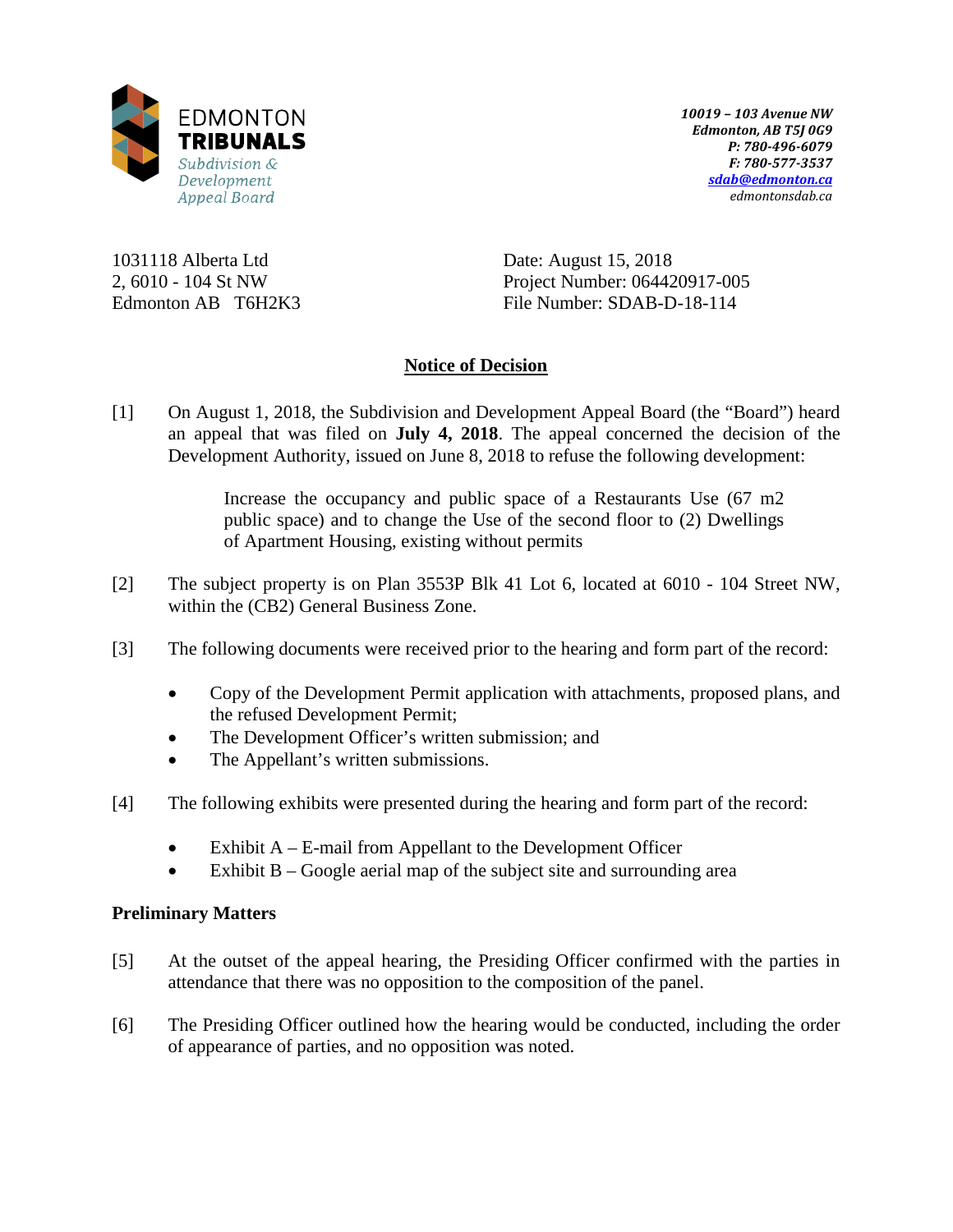[7] The Presiding Officer advised the Appellant that the Board must first determine a jurisdictional issue: whether or not the appeal had been filed on time in accordance with Section 686 of the *Municipal Government Act*, RSA 2000, c M-26 (the"*Municipal Government Act*" or "*Act*").

### **Summary of Preliminary Item**

- [8] The Presiding Officer reviewed Sections 686(1) and 642(3) of the *Municipal Government Act* with the parties.
- [9] The Presiding Officer asked for the parties' submissions about the timeliness of the appeal given that the record before the Board showed that the written decision from the Development Officer regarding this application was issued on June  $8<sup>th</sup>$ , 2018, and the appeal to this Board was filed on July  $4<sup>th</sup>$ , 2018. The 21<sup>st</sup> day after June  $8<sup>th</sup>$  is June 29<sup>th</sup>. The appeal date of July  $4<sup>th</sup>$  appears to fall outside this 21 day window set by section 686(1) of the *Act*.
	- *i) Position of the Appellant, Mr. T. Khatib*
- [10] Mr. Khatib was away in Toronto for three weeks and received notice of the registered mail when he returned on June  $25<sup>th</sup>$ , 2018. He picked up the registered mail the next day – June  $26^{th}$ , 2018.
- [11] He did not receive any e-mails or phone calls from the Development Officer, Mr. Robinson, while he was away and did not have any indication that the application was refused until he picked up the registered mail.
- [12] He went to the City Planning Department and spoke with a planning officer on Friday, June  $29<sup>th</sup>$ , 2018. The officer outlined the appeal procedures and advised him to contact Mr. G. Robinson. The Appellant filed an appeal within the next few days and also followed up with an e-mail to Mr. Robinson.
- [13] He attempted to file his appeal online during the long weekend. After the weekend, he contacted the Board administration, who informed him that the appeal had not been received; therefore, he re-filed it on July  $4<sup>th</sup>$ , 2018.
	- *ii) Position of the Development Officer, Mr. G. Robinson*
- [14] Mr. Robinson noted that this application has been on-going for several years and he is the second Development Officer to handle the file. Additional information was required from the Appellant which delayed the process.
- [15] Mr. Robinson forwarded a copy of Mr. Khatib's July  $3<sup>rd</sup>$ , 2018 e-mail, confirming that he had received the refusal letter on the previous Thursday (marked Exhibit A). Prior to this July  $3<sup>rd</sup>$  e-mail, the last contact Mr. Robinson had with Mr. Khatib was April  $20<sup>th</sup>$ , 2018.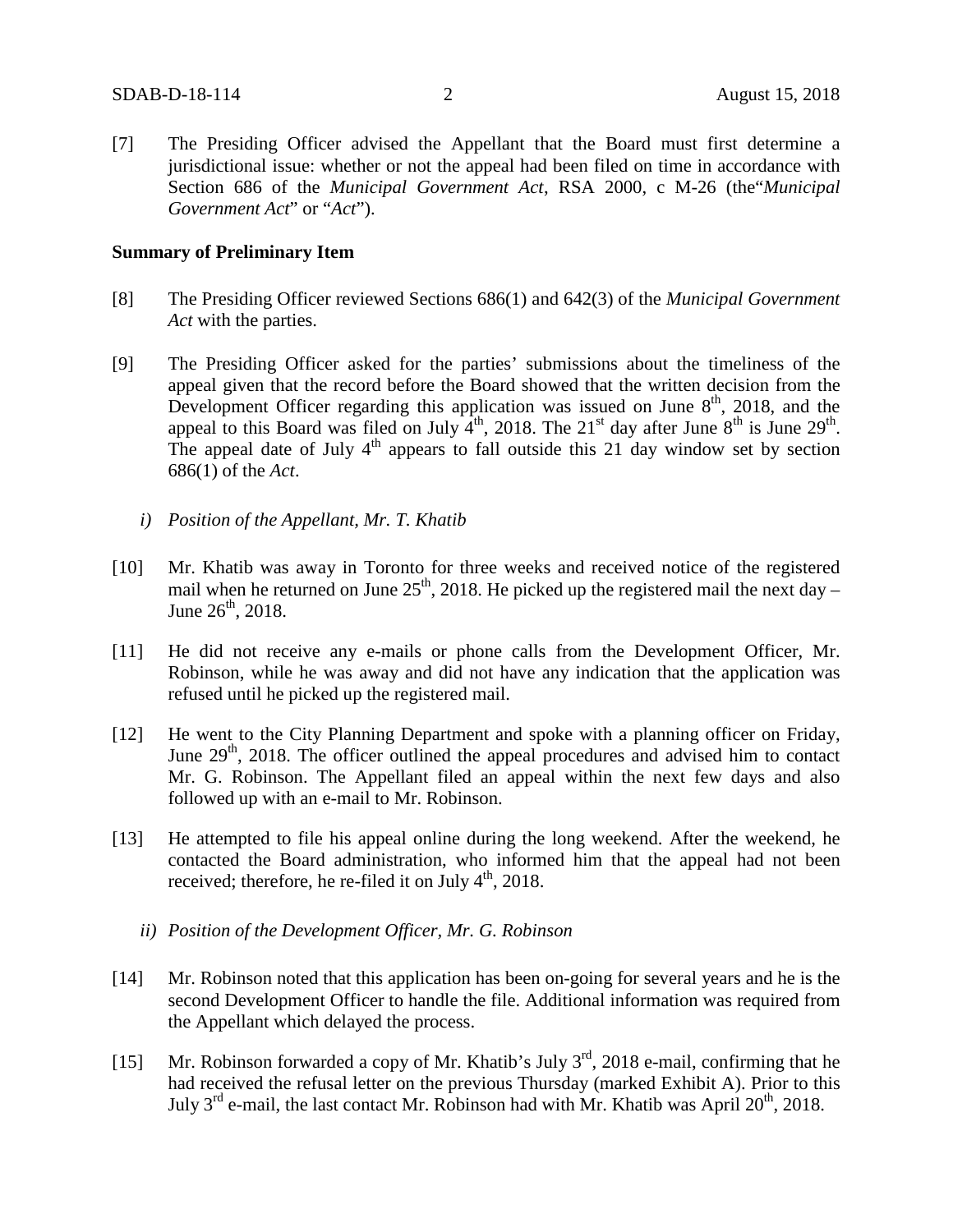- [16] The decision of refusal was made on June  $8<sup>th</sup>$ , 2018, and Mr. Robinson confirmed it is his Department's standard practice to send out decisions via registered mail the same day they are issued. This procedure provides a receipt from Canada Post to confirm the date of delivery.
- [17] He referred the Board to Section 6 of his written submission which states: "The decision" to refuse this application was made on June  $8<sup>th</sup>$ , 2018. The written decision was sent to the applicant via registered mail. According to the delivery confirmation provided by Canada Post, the decision was delivered and signed for on June  $26<sup>th</sup>$ .
- [18] He confirmed that the City is not taking a position regarding the potential late filing of this appeal, but it is his personal opinion that the decision document came out in written format, was delivered through Canada Post and the written decision was *given* when Mr. Khatib picked it up from Canada Post on June  $26<sup>th</sup>$ , 2018; therefore, he personally is of the opinion that the appeal was filed in time.

## **Decision**

[19] The Appeal was filed in time and the Board assumes jurisdiction.

### **Reasons for Decision**

- [20] As the Board's jurisdiction is limited to appeals which are filed within the 21 day limit set in section 686(1) of the *Act,* it first considered the timing of this appeal.
- [21] The evidence before the Board establishes:
	- a. On June  $8<sup>th</sup>$ , 2018, the decision of refusal was issued by the Development Officer. A copy of the written decision and a notice of decision were sent out to the Appellant by registered mail on the same day.
	- b. On June  $25<sup>th</sup>$ , 2018, the Appellant returned from an out of town trip to find a notice of registered mail.
	- c. On June  $26<sup>th</sup>$ , 2018, the Appellant attended at the post office to pick up the mail which consisted of a notice of decision and the written decision as confirmed by the Receipt of Registered Mail form provided by the Development Officer. This was the first time that the Appellant became aware that the decision had been issued for his 2015 application for a Development Permit. The Board finds that this is the date on which the decision was given to the Appellant.
	- d. On June  $29<sup>th</sup>$ , 2018, the Appellant attended at City offices and spoke to a planning officer who suggested he speak with the Development Officer who made the decision.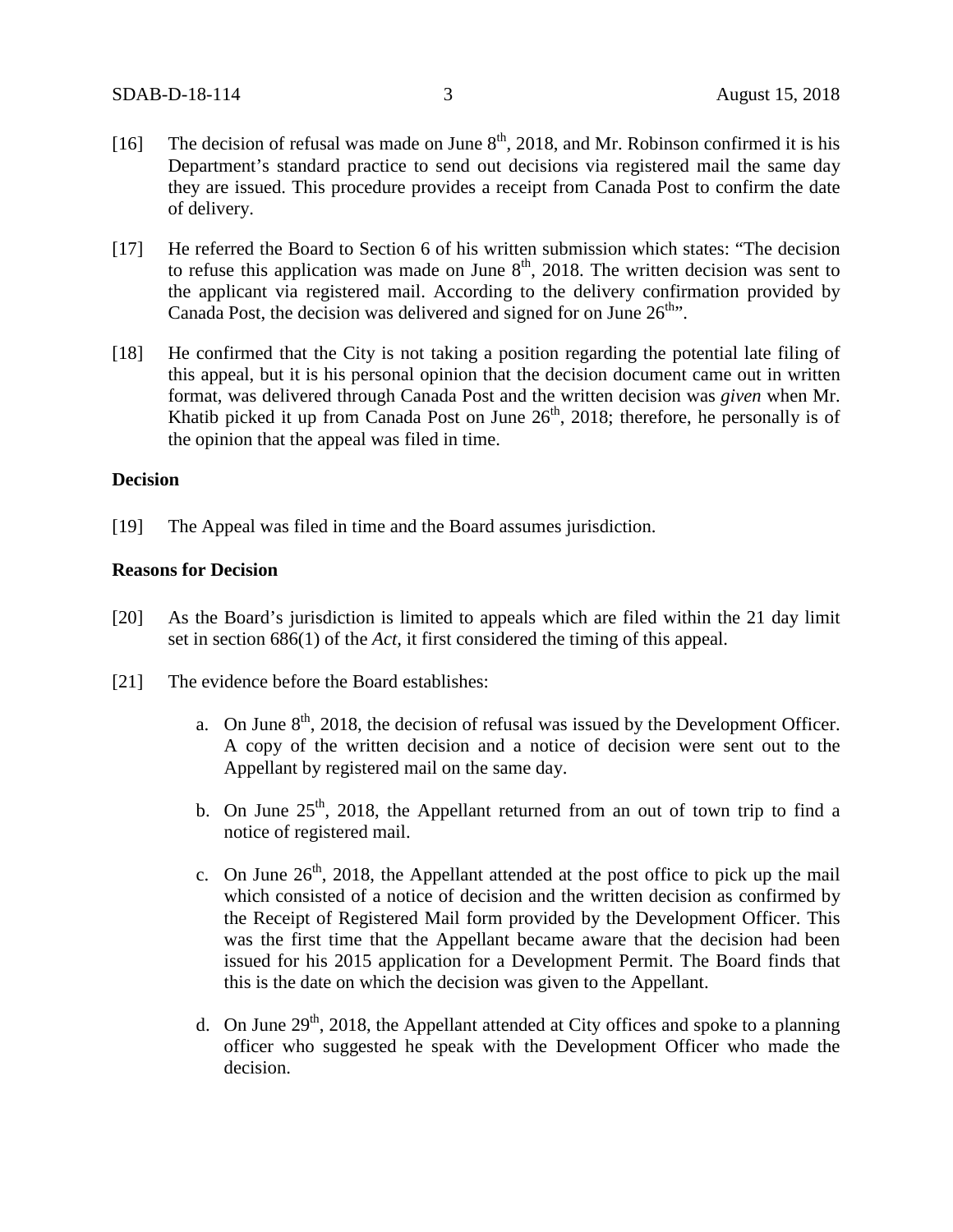- e. On July 3rd, 2018, the Appellant sent the Development Officer an email confirming that he received the refusal and seeking further information.
- f. On July  $4<sup>th</sup>$ , 2018, the Appeal was filed with the Board.
- g. On July  $5<sup>th</sup>$ , 2018, the Development Officer responded inviting the Appellant to follow the instructions on the letter should he wish to appeal and to ask any questions.
- [22] The relevant sections of the *Act* are sections 686(1) and 642(3). They were recently amended and currently state:

686(1) A development appeal to a subdivision and development appeal board is commenced by filing a notice of the appeal, containing reasons, with the board

- (a) in the case of an appeal made by a person referred to in section  $685(1)$ 
	- (i) with respect to an application for a development permit,

## A. **within 21 days after the date on which the written decision is given under section 642**, or

- B. if no decision is made with respect to the application within the 40-day period, or within any extension of that period under section 684, within 21 days after the date the period or extension expires,
	- or
- (ii) with respect to an order under section 645, within 21 days after the date on which the order is made,
	- or
- (b) in the case of an appeal made by a person referred to in section 685(2), within 21 days after the date on which the notice of the issuance of the permit was given in accordance with the land use bylaw. [Emphasis added]

642(3) A decision of a development authority on an application for a development permit must be in writing, and a copy of the decision, together with a written notice specifying the date on which the written decision was given and containing any other information required by the regulations, must be given or sent to the applicant on the same day the written decision is given.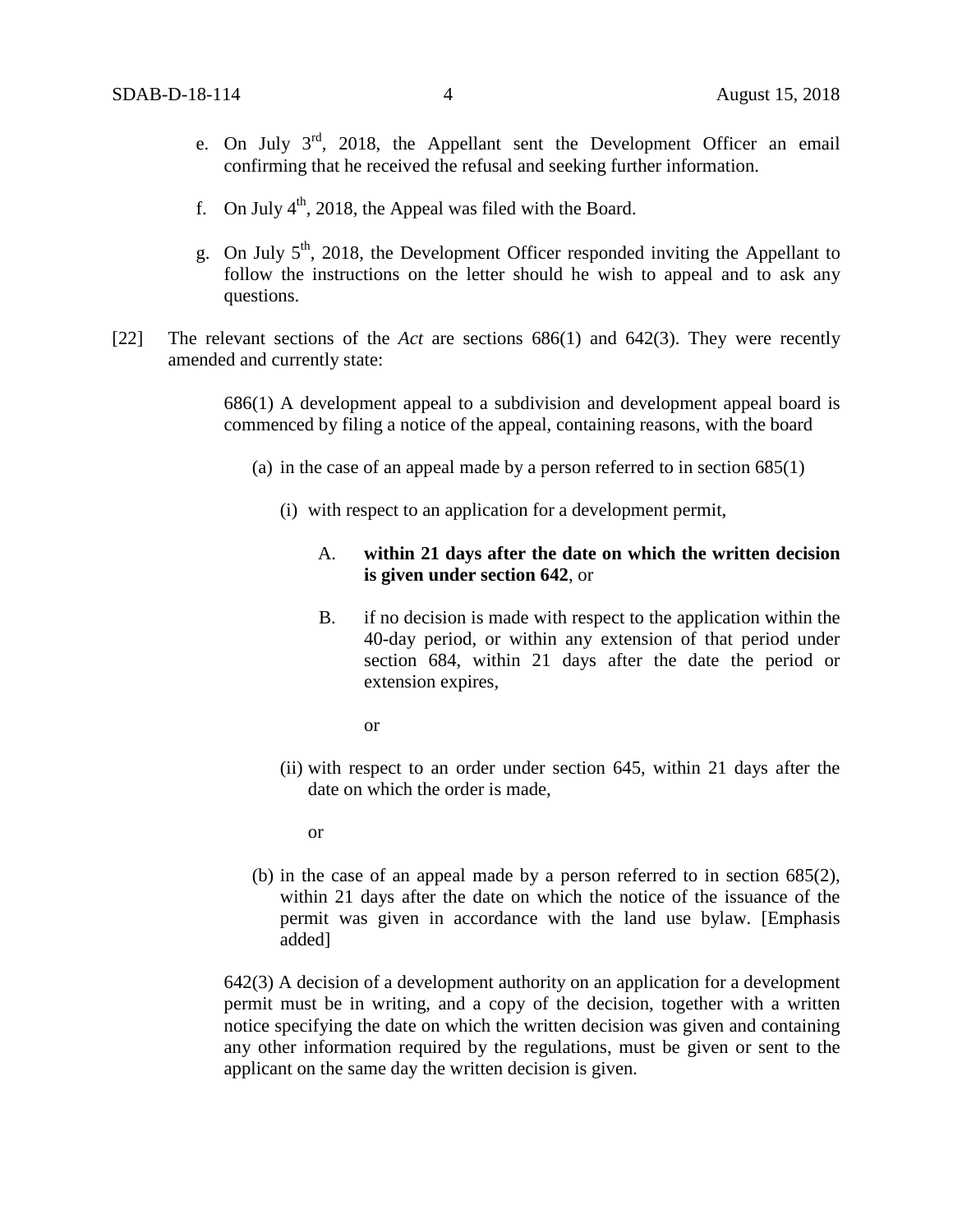- [23] In the Board's opinion, the commencement of the appeal period in section 686  $(1)(a)(i)(A)$  is somewhat ambiguous due in part to the use of the word "given" in both sections 686 and 642 and leaves two possible interpretations:
	- 1. The 21 days runs from the date the decision was given by the Development Officer, in other words from June  $6<sup>th</sup>$ , 2018, the date the decision was issued.
	- 2. The 21 days runs from June  $25<sup>th</sup>$ , 2018, the date that the decision was given to the Appellant, the date he received the written decision.
- [24] Reading the words of the sections 686(1) and 642(3) purposively, in context, in their grammatical and ordinary sense, in consideration of potential harm or prejudice and in a manner which avoids an absurd result, the Board determined that the appeal period runs from the date that the written decision of refusal was given to the Appellant for the following reasons:
	- a) The Board considered the potential consequences of the two interpretations.
	- b) If the Board were to find that the appeal period runs from the date of issuance, then the Appellant's right of appeal could be extinguished before he is even aware of the refusal and his accompanying statutory appeal rights. The Appellant would then be required to wait the applicable reapplication period before making a new application at additional expense.
	- c) By contrast, if the Board were to find that the appeal period did not run until the Appellant was given the written decision of refusal, there would be a more reasonable result – his exercisable, right of appeal would be preserved, but only for a limited number of days.
	- d) Considering these results, the Board finds that the principles of fairness support the second possible interpretation and that Counsel would not intend that an appellant would lose his right of appeal without meaningful notice. The Board also notes that communications between the applicants and Development Officers can be prolonged and irregular and in this case occurred sporadically over three years.
	- e) The Board finds further support for the second interpretation in that the appeal period for stop orders runs from the date they are "made", not "given", per section  $686(1)(a)(ii)$ . The Board also notes that the word "made" was also replaced by the word "given" in the most recent amendment to section 642(3). The Board assumes the choice of the word "given", which can imply delivery, rather than "made", which does not imply delivery, is deliberate.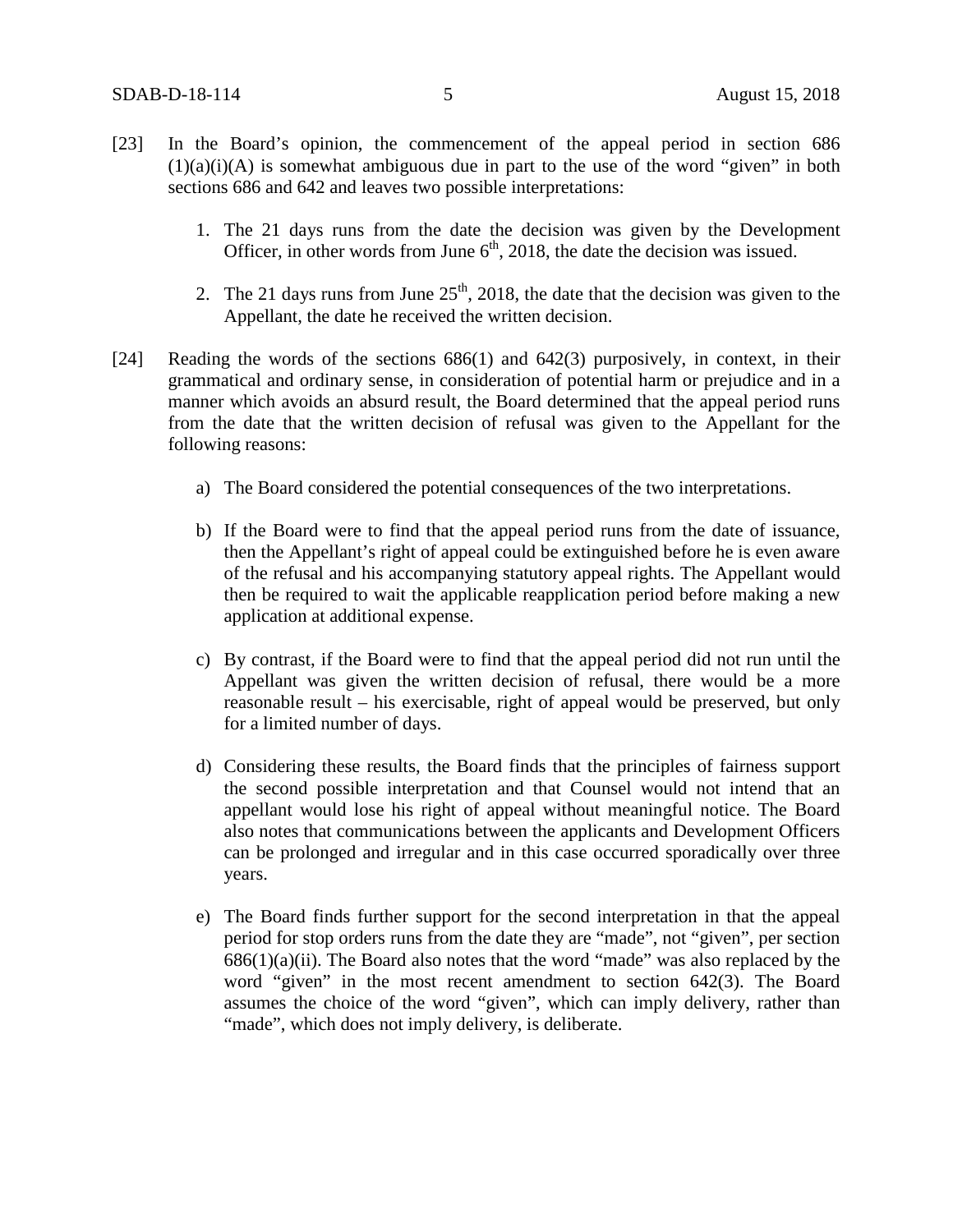f) Similarly, the Board notes that subsection 686(1)(b) also sets a different appeal period for appeals initiated by persons other than the applicant who are affected by decisions of the development authority. It states:

 $686(1)(b)$  [I]n the case of an appeal made by a person referred to in section 685(2), within 21 days after the date on which the notice of the issuance of the permit was given in accordance with the land use bylaw.

- 1. This provision requires the appeal to be made "within 21 days after the date on which the notice of the issuance of the permit was given in accordance with the land use bylaw."
- 2. The limited appeal period begins in these cases when the development authority sends out notices or publishes them in local papers as required by the *Bylaw.*
- 3. This rule deliberately furthers the planning objectives of certainty and timeliness in a manner that balances the competing interest of the developer to proceed with certainty at a set date after a development has been approved against the interest of an affected party to challenge an approved development.
- 4. There is no comparable need to limit the appeal period to prevent prejudice to the interest of affected parties in the case of an Applicant who appeals a refusal.
- g) The Board also considered the oral submissions of the Development Officer. He indicated:
	- 1. It is the City's practice to send out notices of refusals to Applicant's by registered mail in order to provide evidence to affirm the date on which the written decision is given to any applicant; and,
	- 2. In his personal opinion, in this case the appeal was filed in time based on the date that the decision was actually given to the Applicant at the post office.
- [25] For the above reasons, the Board finds that the appeal was filed within 21 days of the date on which the written decision of the Development Officer was given to the Applicant and was therefore filed within the time allowed under section 686 of the *Act*.

### **Summary of Hearing**

*iii) Position of the Appellant, Mr. T. Khatib*

[26] Mr. Khatib purchased the building in 2003 with the intent of running a business (17 seat restaurant) on the main floor while residing on the second floor. He has completed over \$350,000 in renovations since he purchased the property and was quite surprised when he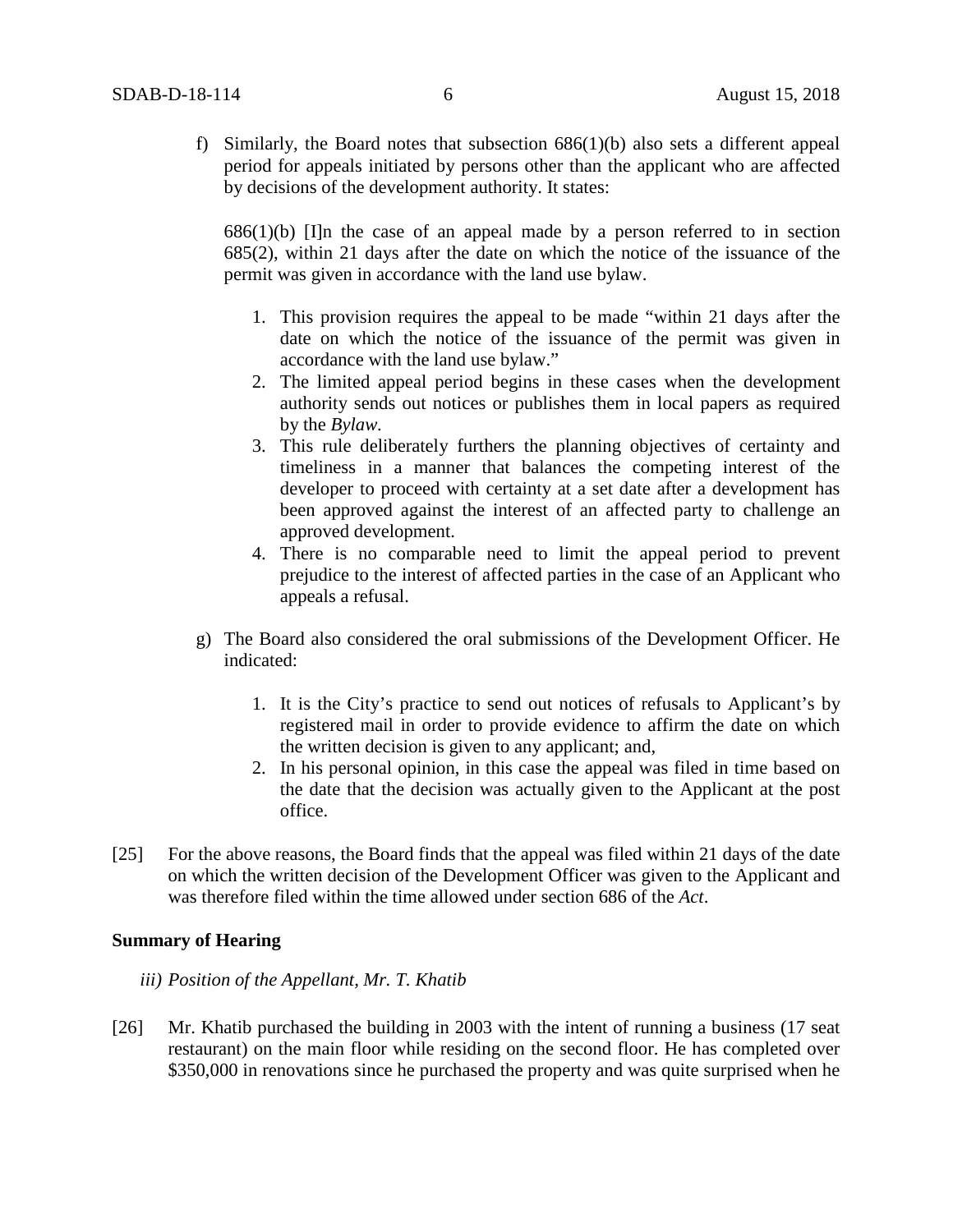received the decision of refusal from the Development Authority regarding the completed application.

- [27] Inspections were carried out when he made the application to increase the seating from 17 to 32 and the only issue that arose was parking. The restaurant has been operating successfully for 15 years and there have been no complaints from neighbours or customers. The letter he submitted to the Board confirms a parking agreement he has with the property to the North named Dell EMC.
- [28] Since residing in this property, Mr. Khatib has maintained good relations with his north and south neighbours and they have expressed no objections to the proposed development.
- [29] Mr. Khatib provided the following responses to questions from the Board:
	- a) He was unaware that no development permits were in place for the two second floor apartments at the time of purchasing this property. The appraisal he provided to the bank to obtain financing showed these two apartments.
	- b) A loading stall is not required for the small restaurant operated by his tenants. Supplies are purchased by staff members from Superstore, Costco, etc. and are brought to the site in their personal vehicles. He is of the opinion that no large commercial delivery vehicles are required for the restaurant.
	- c) He acknowledged that there are five official parking stalls on site although there is room for a sixth car to park. He has access to an additional 12 stalls in the adjacent parking lot to the north after regular business hours. The lunch hour is typically not busy and customers come and go at staggered times between the hours of 11:30 a.m. to 1:30 p.m. Parking has never been a problem during these hours.
	- d) There are no other apartments in the immediately surrounding area. A four storey building with underground parking to the north houses a programming company (Dell). A strip mall is located to the south containing a restaurant and several other businesses. Across the alley to the west is an area of single family residential homes.
	- e) The apartments do not have any balconies and there is no patio on the roof.
	- f) Mr. Khatib confirmed he had reviewed the Development Officer's recommended conditions if the Board were to approve this application and has no objections to them.
	- *iv) Position of the Development Officer, Mr. G. Robinson*
- [30] Mr. Robinson did not have a presentation and provided responses to questions from the Board.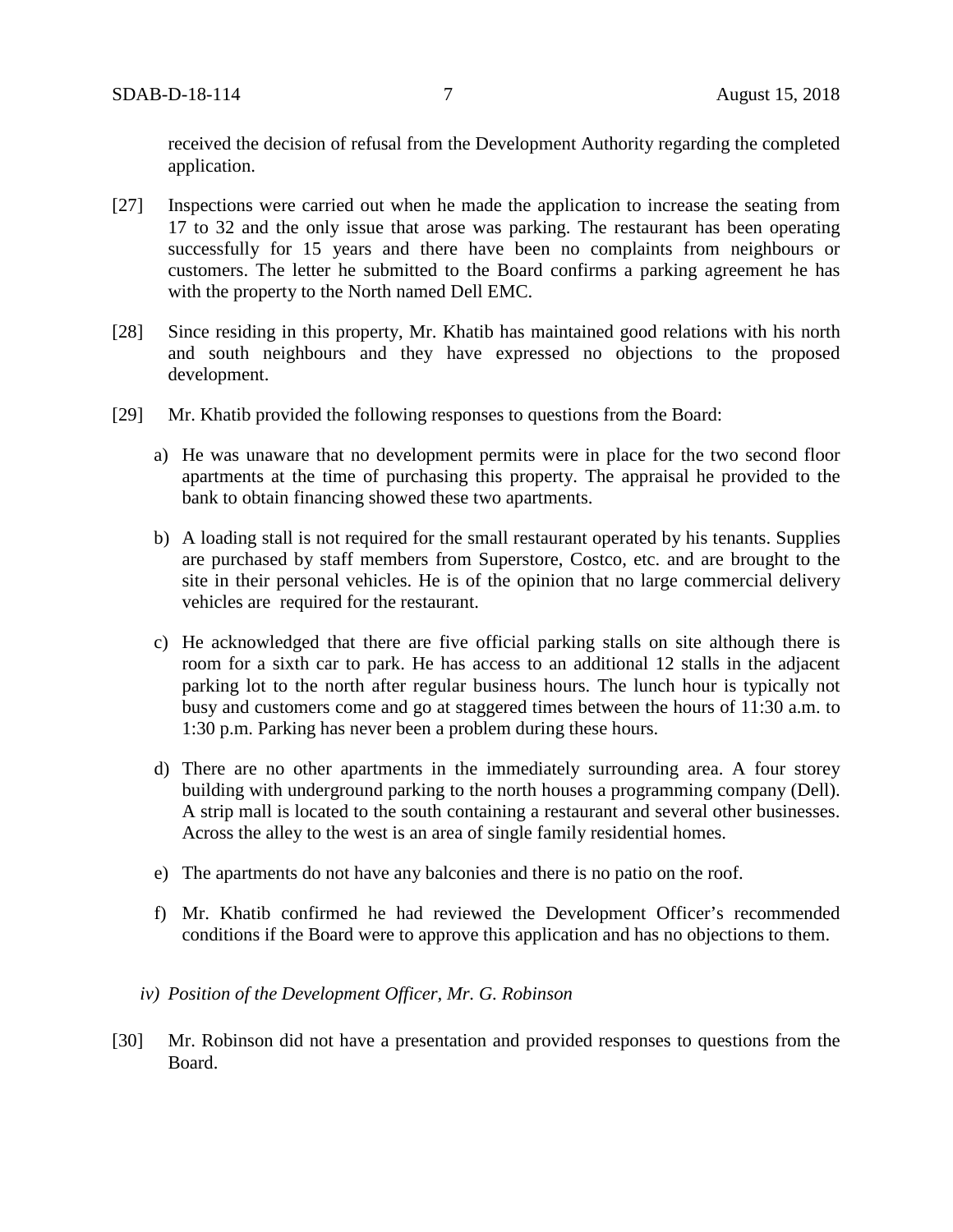- [31] The current development permit application came about as a result of a complaint and subsequent inspections conducted in 2014. To his knowledge, this is the only complaint that has been received regarding this application.
- [32] Section 54.2 (2)(ii) of the *Edmonton Zoning Bylaw* (the "*Zoning Bylaw*") allows for nonaccessory parking but in this case neither of the two abutting properties have permits for non-accessory parking. An adjacent property owner could authorize the applicant to apply for such a permit, but this has not been done.
- [33] Mr. Robinson confirmed that there are cases where the requirement for a loading zone is waived if the size of the business and its operations indicates one is not required.
- [34] He confirmed that the current Development Permit Application includes both increasing the restaurant space on the main floor as well as allowing the second floor apartments. If a Development Permit is approved, a separate building permit would have to be applied for.
- [35] A typical amenity area for a small apartment such as this would be provided by way of a balcony or a rooftop terrace; in this case, no amenity space has been provided. He agreed that this impacts the residents of the subject property more than the neighbouring properties.
- [36] He could not find justification to grant the required variances as there was no unnecessary hardship or practical difficulty peculiar to the site and because the number of variances required were many.
- [37] Mr. Robinson reviewed the properties surrounding the subject site using a Google aerial map (marked Exhibit B):
	- a) Professional, financial and office buildings are located to the north.
	- b) A strip mall is located to the south containing different types of businesses.
	- c) Industrial properties are located to the east.
	- d) Several blocks of single detached housing are located to the west.
	- e) Mount Pleasant School and the associated park are located in close proximity to the southwest.
- [38] As indicated in Section 2 of his written submission inadequate parking, both on and offstreet, was identified as a concern in this area in the applicable Plan, but he acknowledged that the Plan is older. A total of nine parking spaces are required for the restaurant plus the apartments. The site plan confirms that the subject site only has 5 parking spaces and there is no street parking available at this location.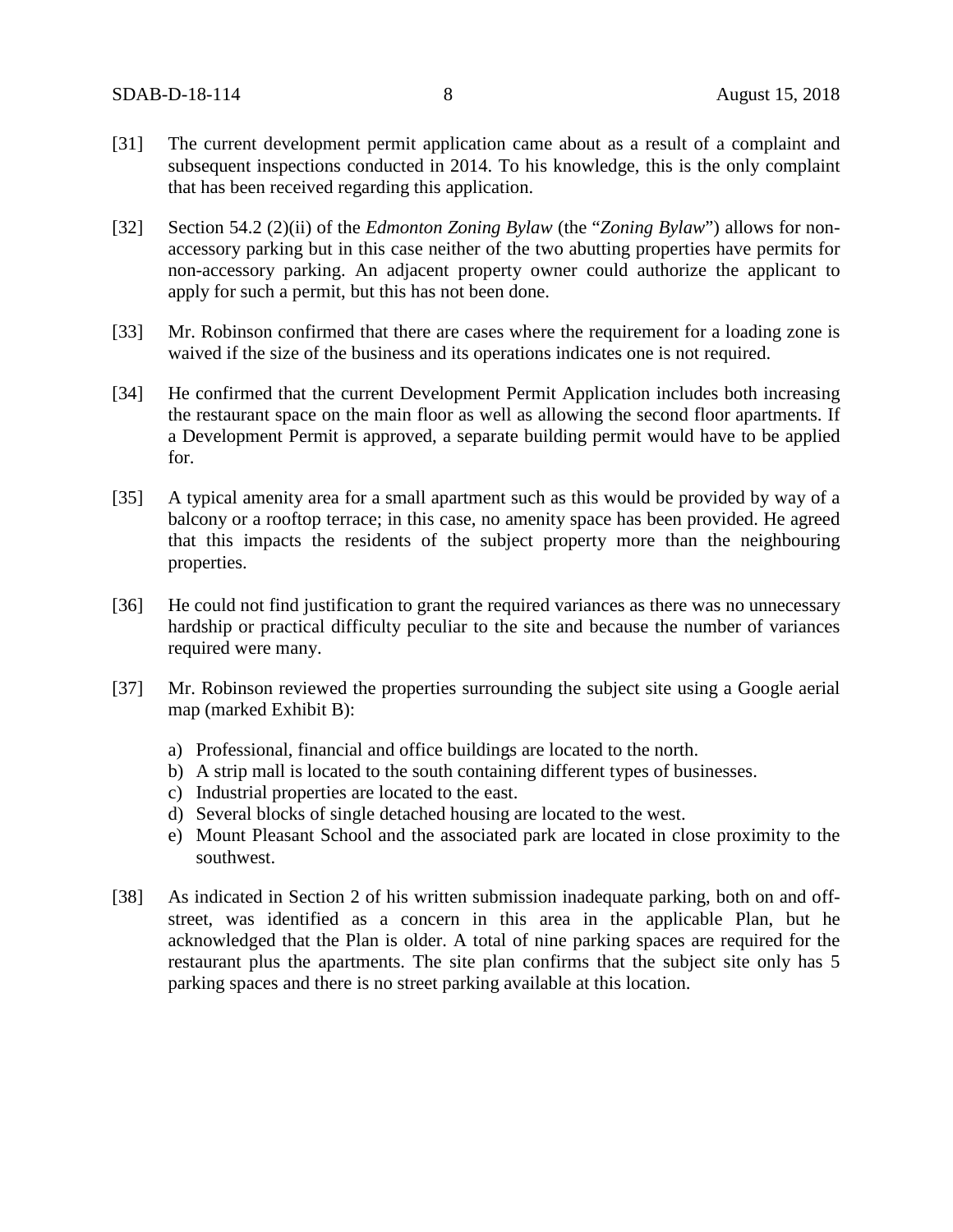- *v) Rebuttal of the Appellant*
- [39] Mr. Khatib confirmed that the Architectural drawing only shows five parking spaces that meet the required dimensions, but noted that there are six spaces available as a practical reality of the site.

## **Decision**

- [40] The appeal is **ALLOWED** and the decision of the Development Authority is **REVOKED**. The development is **GRANTED** as applied for to the Development Authority, subject to the following CONDITIONS as suggested by the Development Officer:
	- 1. Fences, Walls, Gates, and Privacy Screening shall be constructed in accordance with Section 49 of the *Edmonton Zoning Bylaw*.
	- 2. The area hard surfaced for driveways and/or parking areas approved on the site plan for this application shall comply with Section 54.6 of the *Edmonton Zoning Bylaw*.
	- 3. Any outdoor lighting for any development shall be located and arranged so that no direct rays of light are directed at any adjoining properties, or interfere with the effectiveness of any traffic control devices. (Reference Section 51).

#### Advisements:

- i) A Building Permit is required for any construction or change in use of a building. For a building permit, and prior to the Plans Examination review, you require construction drawings and the payment of fees. Please contact the 311 Call Centre for further information.
- ii) This Development Permit is not a Business License. A separate application must be made for a Business License.
- iii) An approved Development Permit means that the proposed development has been reviewed against the provisions of this bylaw. It does not remove obligations to conform with other legislation, bylaws or land title instruments including, but not limited to, the *Municipal Government Act*, the Safety Codes Act or any caveats, restrictive covenants or easements that might be attached to the Site.
- iv) Signs require separate Development Applications.
- [41] In granting the development, the following variances to the *Edmonton Zoning Bylaw* are allowed: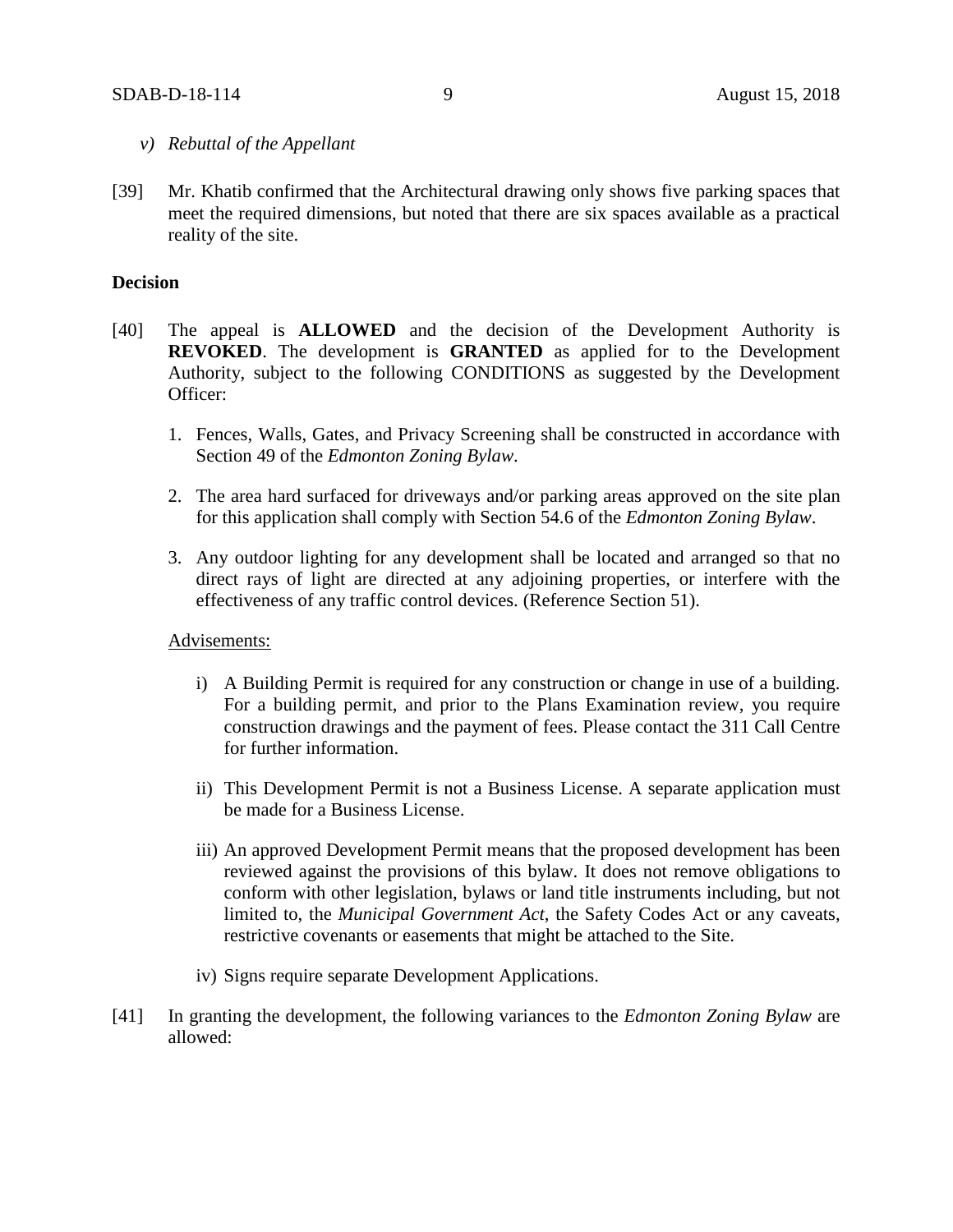- 1. The required minimum of 9 parking spaces as per Section 54.2 Schedule 1(A) is varied to allow a deficiency of 4 parking spaces, thereby decreasing the minimum required to 5 parking spaces.
- 2. The required minimum of 1 Loading Space as per Section 54.4 Schedule 3 is varied to allow a deficiency of 1 Loading Space, thereby decreasing the minimum required to 0.
- 3. The minimum Amenity Area requirements in Section 46 and Section 340.5(3)(c) are waived.

#### **Reasons for Decision**

- [42] The proposed development involves two Uses: an increase to a previously approved Restaurant Use, which is a Permitted Use in the (CB2) General Business Zone, and an Apartment Housing Use, which is a Discretionary Use in the (CB2) General Business Zone. The proposed development requires variances for Amenity areas, Parking and a Loading space.
- [43] The Board finds that the Apartment Housing Use is an appropriate Discretionary Use at this location for the following reasons:
	- a) The proposed Apartment Housing consists of two one-bedroom dwelling units which have been in existence since before 2003.
	- b) There is only one known complaint about this property. It occurred in 2013. The details of this complaint are unknown, but it prompted a compliance investigation which ultimately led to the discovery of the unauthorized dwelling units and the application under appeal.
	- c) Owners of the adjacent commercial properties support the development and no other neighbouring owners submitted any indication of support or opposition.
	- d) The aerial photograph (Exhibit B) and submissions of the parties confirm that areas to the east of proposed development are industrial, the areas immediately to the North and South are purely commercial, and the area to the west is residential. There are a significant number of Single Detached Houses immediately to the west across the alley.
	- e) Given that the subject site is in a transitional location at the intersection of residential and non-residential uses, the Board finds that the proposed two dwelling Apartment Housing Use is reasonably compatible with the surrounding Uses.
- [44] The Board finds the overall impact of lack of amenity space for the two dwellings will be negligible and waives the requirement for Amenity space for the following reasons: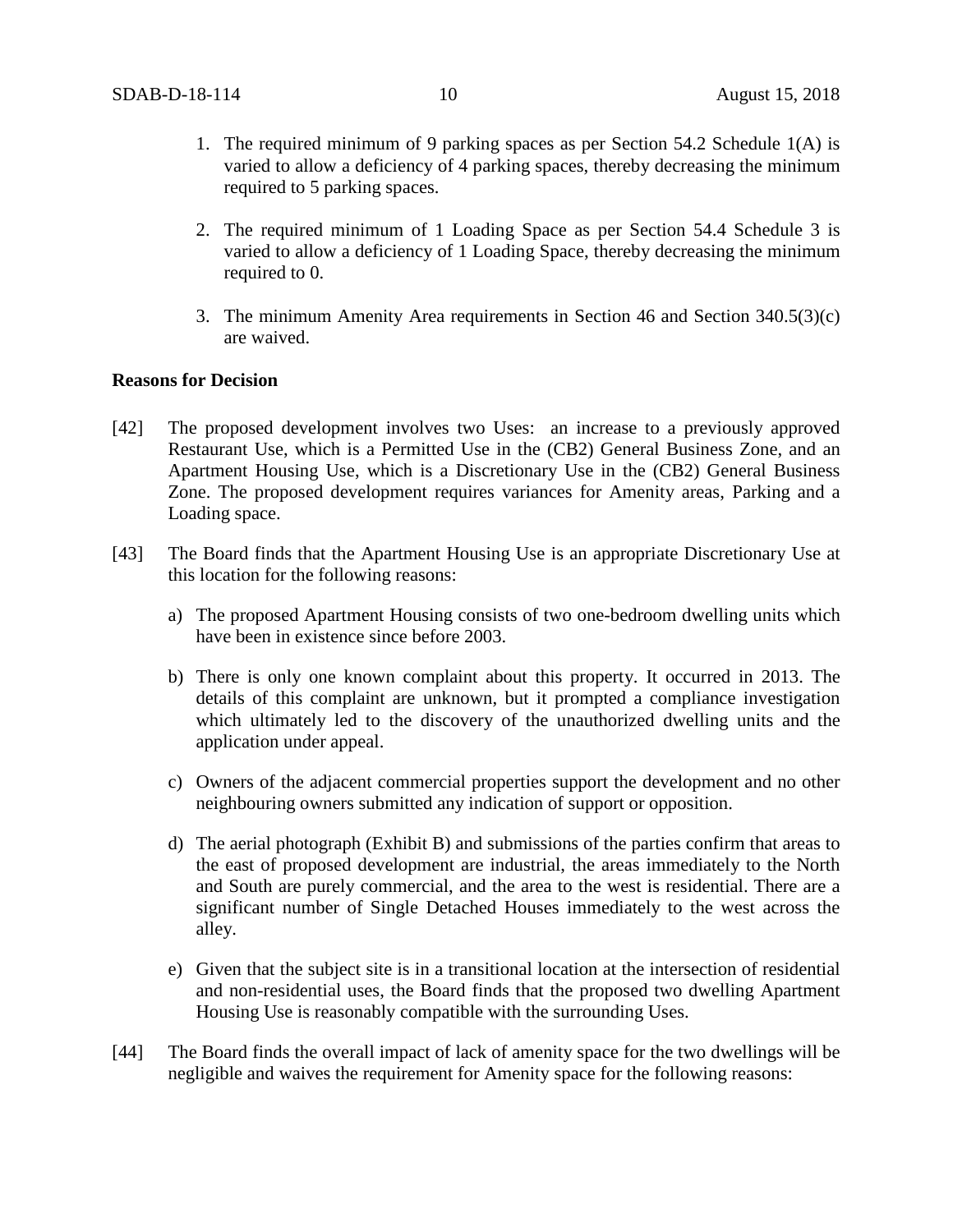- a) Because the proposed Second-floor Apartments have only two one-bedroom apartment units, it is unlikely that the number of occupants associated with this development add appreciably to the aggregate number of residents in the immediate area. Accordingly, the lack of Amenity area will be of a more significant impact to the residents rather than to neighbouring property owners.
- b) Based on the aerial photo (Exhibit B), a large green space and park area connected with Mount Pleasant school is located in close proximity to the property, which will fully absorb any Use attributable to the residents of the two dwellings.
- [45] The Board waives the requirement for one loading space for following reasons:
	- a) As noted by the Development Officer, it is consistent with City practices to waive this requirement where warranted by site conditions and scale of proposed Use. In this case, the proposed restaurant is for 32 spaces and 67 square metres of public space, which is a relatively small restaurant.
	- b) Based on the submissions of the Appellant, the Board accepts that deliveries are facilitated through smaller commercial vehicles which can utilize the regular on-site parking area during off hours for the restaurant.
	- c) There were no known complaints associated with restaurant-related deliveries from any of the commercial and residential properties which share the rear Lane with the proposed development.
- [46] The Board allows the parking variance for following reasons:
	- a) Only one complaint was received regarding this property since 2003 and no evidence has been submitted that this sole complaint was specific to parking.
	- b) The Board accepts the evidence of the Appellant, who has lived on site for many years and who previously operated the restaurant, that there have been no parking issues with regard to this development to date amongst neighbouring businesses or nearby residential owners.
	- c) The Appellant has provided documentation of an informal arrangement between the restaurant and Dell EMC (neighbours to the north) that the patrons of the restaurant Use may occupy parking spaces of the abutting property after 5:00 p.m., encompassing the typical peak hours for the restaurant. The Appellant confirmed that this arrangement provides 12 potential additional off street parking spaces, exceeding the minimum number of required parking spaces.
	- d) The Appellant provided oral submissions that he enjoys good ongoing relationships with the adjacent neighbours and that they were specifically in favour of the proposed development that includes the expansion of the restaurant and the upstairs apartments.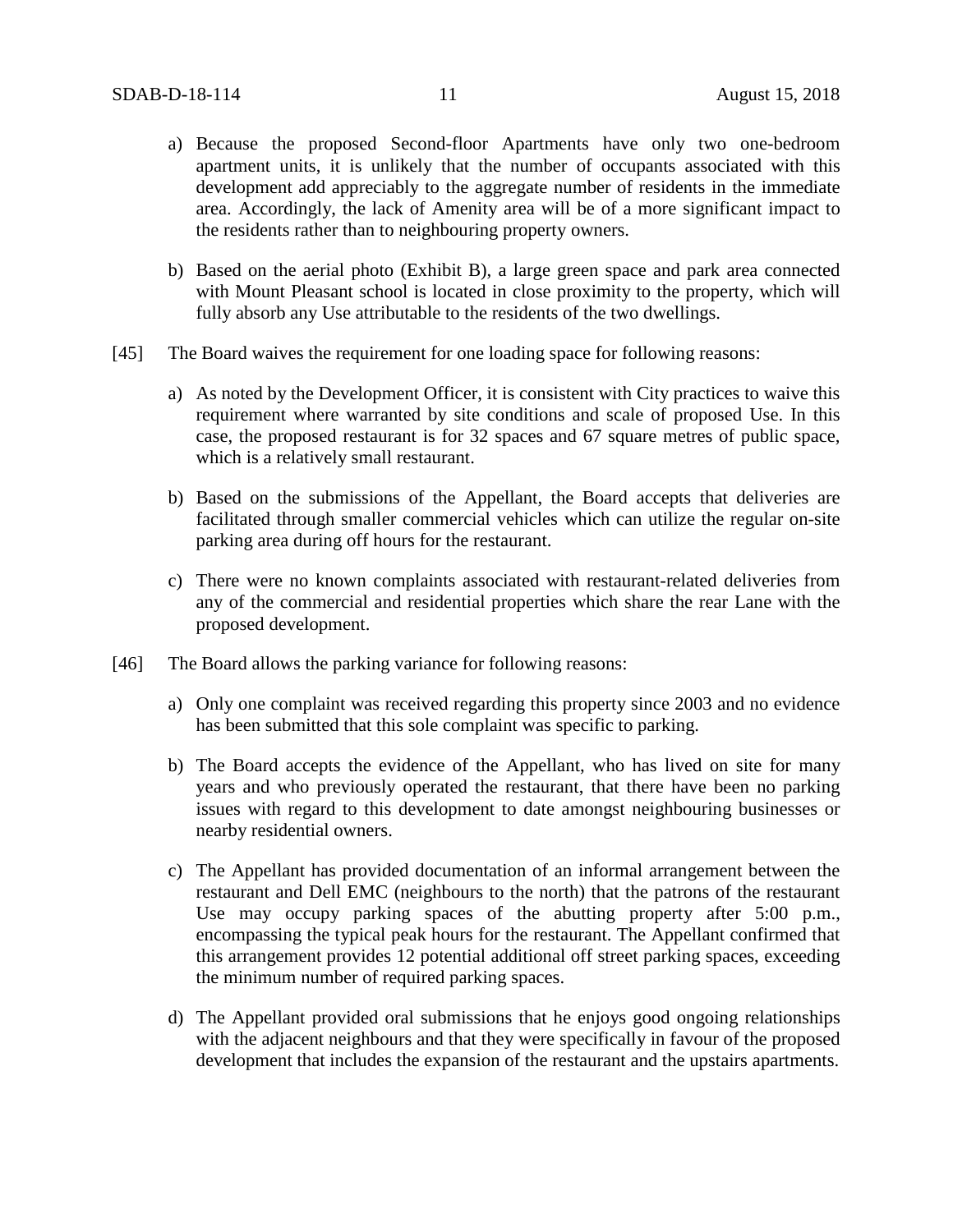[47] For the above reasons, the Board finds that the proposed development, with the variances granted, will not unduly interfere with the amenities of the neighbourhood nor materially interfere with or affect the use, enjoyment or value of neighbouring parcels of land.

KChman s)

Kathy Cherniawsky, Presiding Officer Subdivision and Development Appeal Board

#### **Board Members in Attendance**

Mr. B. Gibson; Mr. J. Jones; Ms. D. Kronewitt Martin; Mr. A. Nagy

cc: Development & Zoning Services – G. Robinson / H. Luke